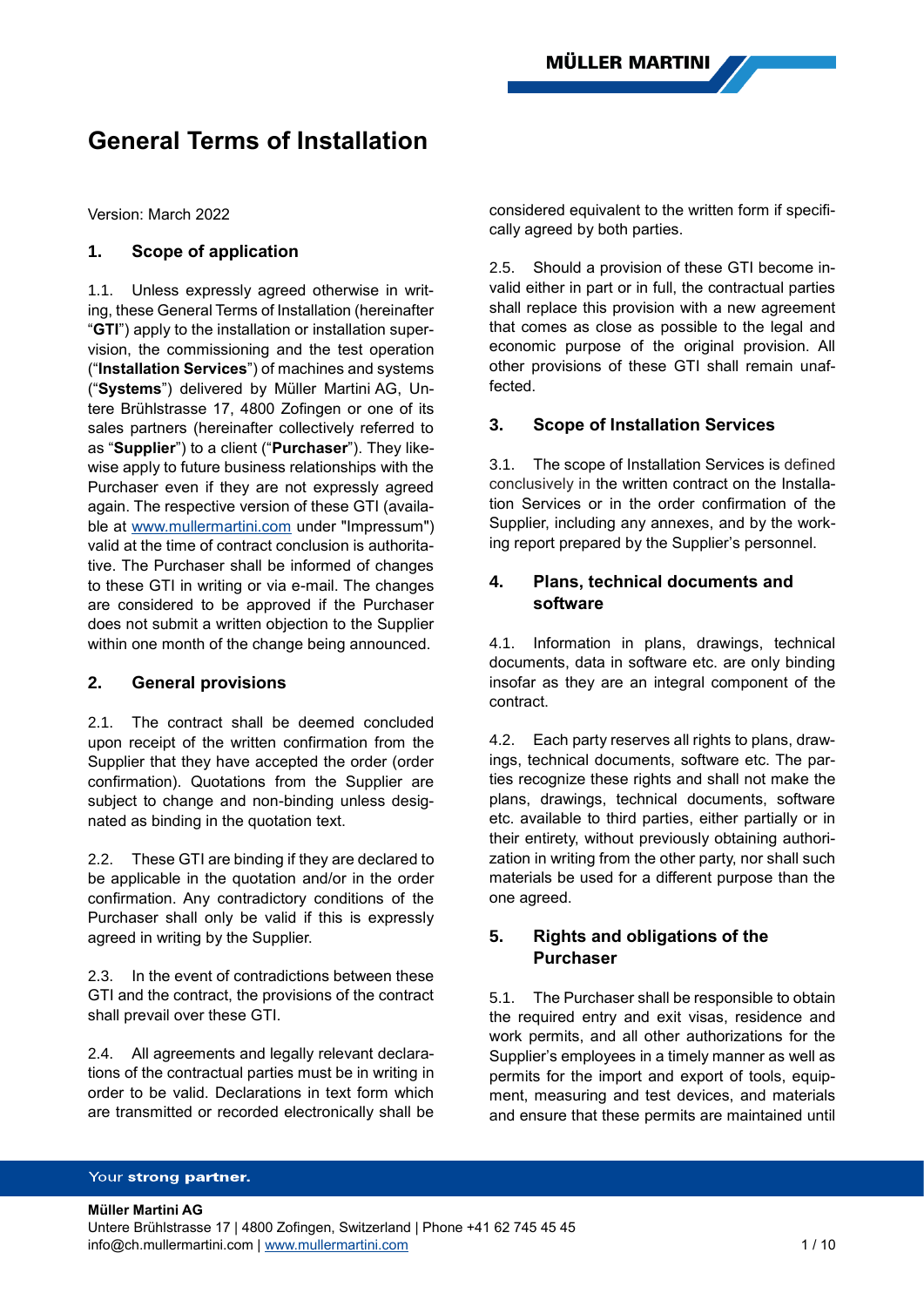the Installation Services are concluded. The Purchaser shall bear the costs for such permits.

5.2. The Purchaser shall properly conduct the on-site preparations and other preparatory work in accordance with the documents delivered by the Supplier, if applicable. The Purchaser shall take all necessary steps to ensure that the Installation Services can begin on time and be performed without hindrance or interruption.

5.3. The Purchaser shall ensure that the transport routes to the installation site are in usable condition, that access to the installation site is guaranteed, that all necessary rights of access for pedestrians and vehicles are assured, and that the installation site is in a work-ready and safe condition.

5.4. At the latest upon placing the order with the Supplier, the Purchaser shall give written notice of the regulations and standards relating to the performance of the Installation Services, the operation of the Systems, or the prevention of illness and accidents. The Purchaser shall notify the Supplier if they or a third party require special attention during the provision of Installation Services. Unless agreed otherwise, the Installation Services shall adhere to the regulations and standards valid at the registered location of the Supplier.

5.5. The Purchaser shall be responsible for all measures for the prevention of illness or accidents. Should the Purchaser neglect these measures and fail to ensure the safety of the personnel, the Supplier may refuse or halt performance of the Installation Services at any time and arrange the withdrawal of employees. The Supplier shall also be entitled to do this if the safety or health of employees in not guaranteed for other reasons. Should any employees experience an accident or illness, the Purchaser shall provide the necessary support. Subject to Clause 10.7, the Supplier shall not be liable for any additional costs resulting from this.

5.6. For the duration of performance of the Installation Services, the Purchaser shall provide lockable working rooms, common rooms, and changing rooms with heating or air conditioning for the personnel as well as appropriate sanitary facilities. The Purchaser shall furthermore provide dry, lockable storage rooms for tools, equipment, and materials. If possible, all of these rooms should be in the immediate vicinity of the installation site.

5.7. The Purchaser shall store the materials and spare parts to be installed in a protected place secure from harmful influences as per the Supplier's instructions. Prior to the performance of Installation Services, the Purchaser shall check the materials and spare parts for completeness and damage in the presence of the Supplier and appropriately document this in writing. Missing or damaged materials or spare parts shall be re-ordered or repaired by the Purchaser or, if requested, by the Supplier. The Purchaser shall bear the costs for this.

5.8. The Purchaser shall perform the following services at their own expense according to the Supplier's specifications:

- a) Provision of qualified specialist and support personnel with the required tools and equipment. These staff members must follow the work instructions from the Supplier's employees; in no case shall this constitute an employment or legal relationship to the Supplier;
- b) Provision of serviceable cranes and lifting devices with operating personnel, suitable scaffolding and means of transport for the conveyance of personnel and materials, relevant workshop equipment and measuring devices;
- c) Provision of the necessary expendable and installation materials, cleaning materials, and lubricants as well as small parts;
- d) Provision of the necessary electricity and lighting (including the required connections to the installation site), heating, compressed air, water, steam, and consumables;
- e) Provision of sufficient means of communications, at the very least a telephone and Internet connection;
- f) Provision of the software required by the Supplier.

5.9. The Purchaser shall deploy the personnel who will operate the equipment in future to help with the installation of the System in order to familiarize them with it.

5.10. The Purchaser shall be liable for damages caused by their personnel. This shall also apply if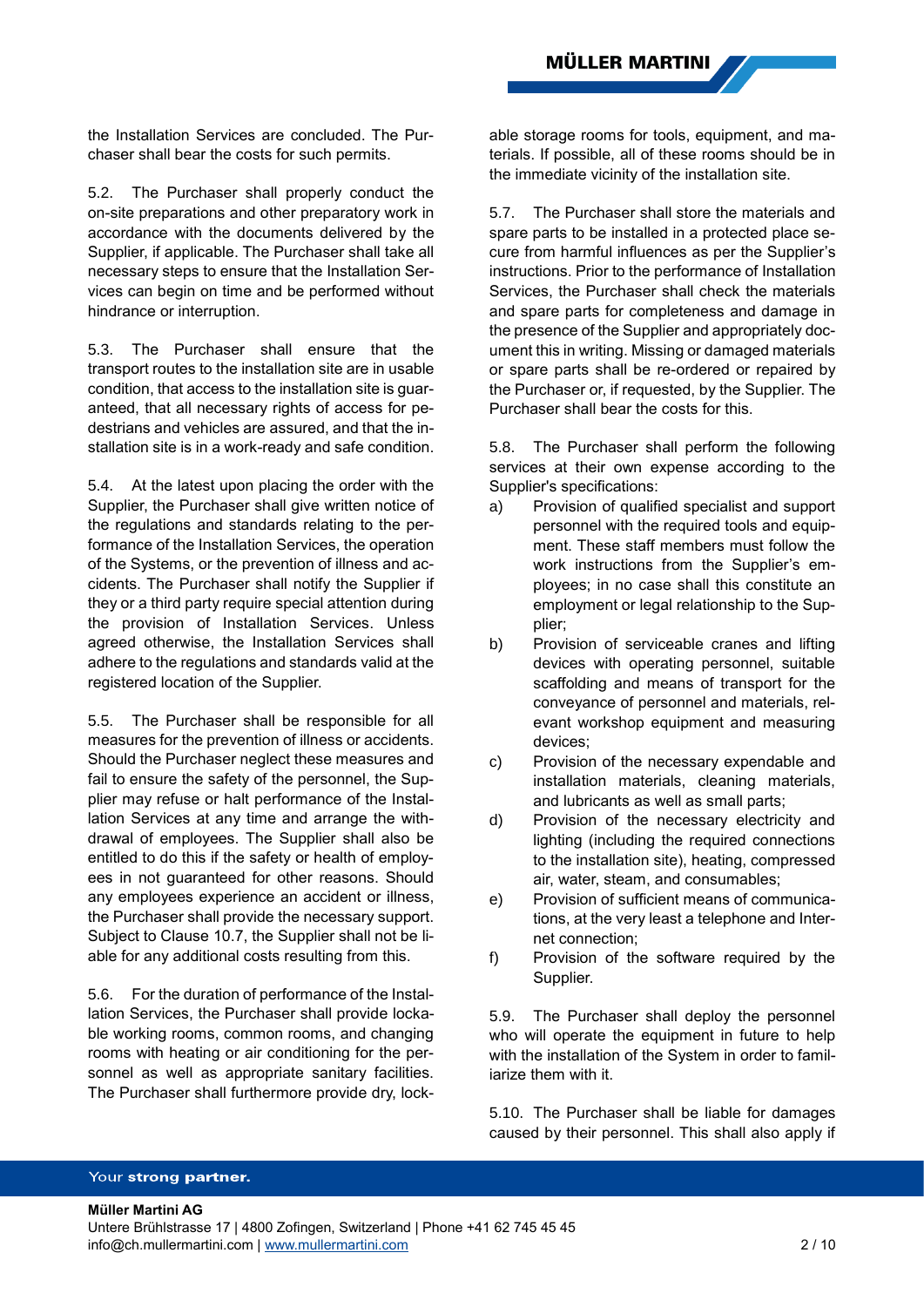the Supplier's personnel is leading or supervising the work, unless the damage is verifiably the result of gross negligence in the issuing of instructions or supervision on the part of the Supplier's personnel.

The Purchaser shall be liable for any damages caused by the materials, spare parts, tools, equipment and other resources they have supplied. This shall also apply if the Supplier's personnel has used such items without complaint.

<span id="page-2-0"></span>5.11. The Purchaser shall fulfill their obligations properly, in a timely manner, and at no cost to the Supplier. Should the Purchaser not or not entirely fulfill their obligations, the Supplier is entitled, after issuing an extension period in writing (except in urgent cases), to fulfill these tasks at the Purchaser's risk and expense independently when possible or to have them fulfilled by a third party or, after the extension period has expired without remedy, to withdraw from the contract and to demand compensation for the damages resulting from the cancellation of the contract (incl. lost profit). The Purchaser shall release and fully indemnify the Supplier from any claims made by third parties.

# **6. Rights and obligations of the Supplier**

6.1. The Supplier is obligated to properly perform the Installation Services with qualified personnel or to have them performed by a third-party subcontractor.

6.2. If the Supplier's personnel is significantly hindered in performing the services for reasons out of the Supplier's control, the Supplier is entitled to order the withdrawal of their personnel. For these cases and for the case that any personnel is held back after the Installation Services have been performed, the waiting time shall be billed to the Purchaser as working time at the respective hourly rates along with travel costs plus accommodation costs. The Supplier is not liable for any additional costs resulting from this.

6.3. The Supplier is entitled to conduct a hazard assessment and safety inspection before commencing the Installation Services and to refuse or halt performance of the Installation Services at any time if the safety of the personnel is not guaranteed or if the Purchaser does not fulfill their obligations.

Clause [5.11](#page-2-0) applies accordingly to the pecuniary consequences of the termination of Installation Services.

<span id="page-2-2"></span>6.4. The Supplier shall create a working report on the completed Installation Services for the Purchaser.

# **7. Warning notices**

7.1. Explicit statements by the Supplier's personnel to the Purchaser concerning the condition, use, safety or serviceability of the Systems as well as explicit reservations by the Supplier's personnel regarding the Purchaser's orders, instructions, or measures or regarding actual circumstances can be expressed in writing or verbally and shall be deemed to be a warning by the Supplier that releases the Supplier from all liability.

# <span id="page-2-1"></span>**8. Working hours**

8.1. Without prejudice to any deviating mandatory legal requirements valid at the installation site, the regular weekly and daily working times shall be determined in the contract or its components.

8.2. The regular weekly working time shall be distributed over 5 workdays. If compliance with shorter hours is required for reasons out of the Supplier's control, the regular working time shall nevertheless be invoiced.

8.3. For the organization of working time, the Supplier's personnel shall orient themselves to the operational circumstances of the Purchaser and the local circumstances. Regular daily working hours fall between 7 a.m. and 5 p.m.

8.4. Working hours performed beyond the regular weekly or daily working time are considered additional hours.

8.5. Additional hours are only permitted if mutually agreed. The additional hours should generally not exceed the daily working time by more than 2 hours and not exceed the regular weekly working time by more than 10 hours. Compliance with applicable regulations relating to labor laws is absolutely mandatory.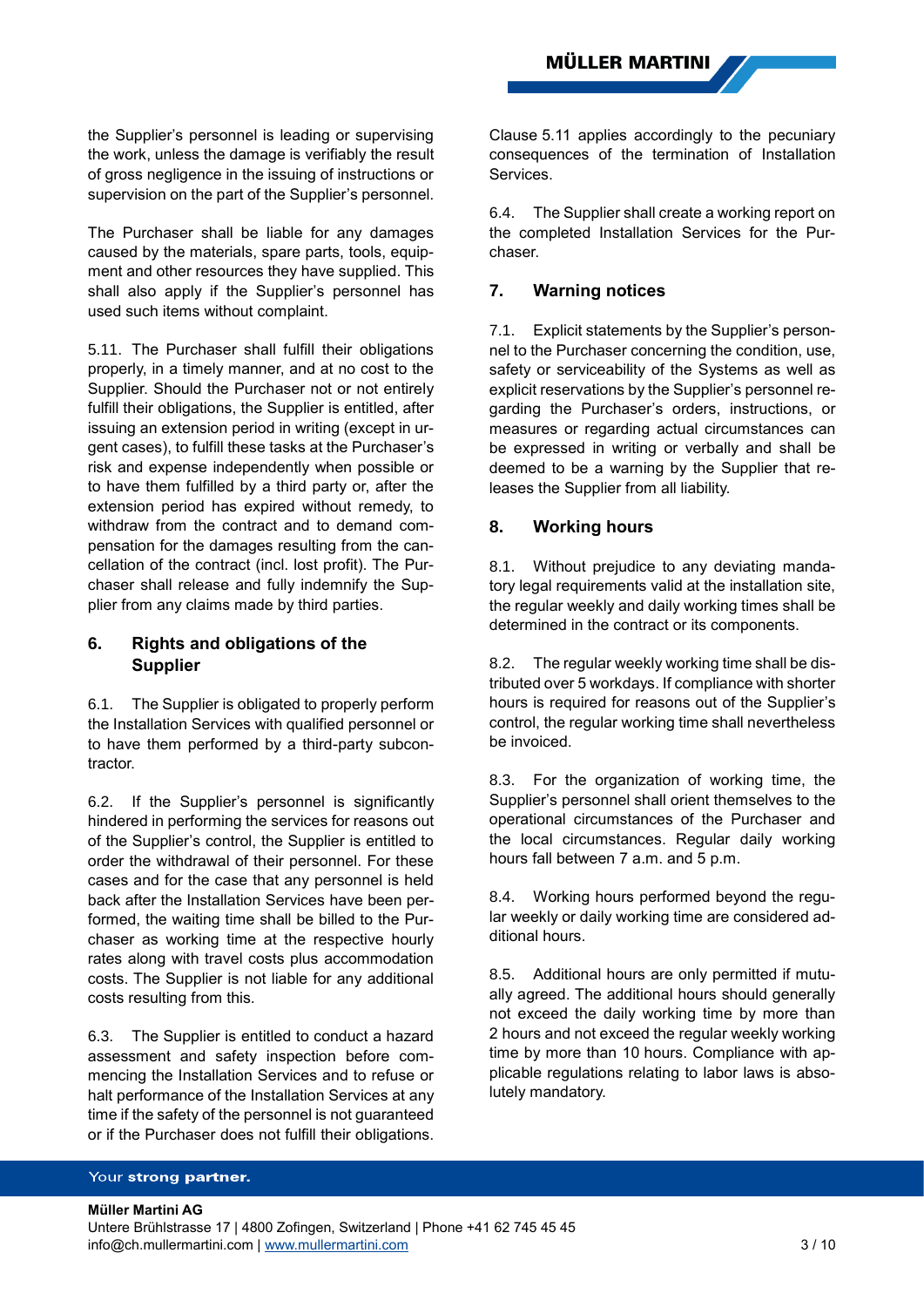8.6. Working hours between 11 p.m. and 6 a.m. on workdays are considered night work (excluding overtime night work). Working hours performed between 11 p.m. and 6 a.m. in addition to the regular daily working time are considered overtime night work.

8.7. Work performed on Sundays or on the weekly day of rest observed at the installation site is considered Sunday work. Work performed on the public holidays observed at the installation site is considered holiday work.

# **9. Travel time and other times considered work hours**

9.1. Travel time and a reasonable work-related preparation time and processing time following travel are considered working hours as per Clause [8.](#page-2-1)

- 9.2. The following is considered travel time:
- a) Time spent traveling to and from the installation site;
- b) Time spent arriving in accommodation at the installation site and time spent on formalities such as registering arrival and departure with local authorities.

9.3. If there is no suitable accommodation near the installation site and no catering options, the daily time required to travel between the place of accommodation or boarding and the installation site, exceeding 15 minutes for a one-way trip (commuting time), shall be invoiced as working hours. All related expenses that arise as well as the costs for use of a suitable transportation option or a rental car shall be incurred by the Purchaser.

9.4. If the Supplier's personnel is hindered in performing the Installation Services for reasons out of the Supplier's control or if the personnel is held back for some reason after the Installation Services have been performed, the Supplier shall be entitled to invoice the waiting time as working time. All usual costs that arise in this context shall also be incurred by the Purchaser. The same shall apply to other downtimes that are out of the Supplier's control.

### **10. Prices**

10.1. The Installation Services shall be invoiced according to the agreed hourly rates, assuming no flat rate has been agreed. This especially applies to technical documents, inspection reports, expert opinions, evaluation of measurements etc. that must be prepared in relation to the contract.

10.2. All prices are stated – in the absence of a written agreement to the contrary – in net amounts of freely available Swiss Francs without any deductions.

10.3. Taxes, duties, fees, social security contributions and the like which are paid by the Supplier or their personnel in connection with the contract or fulfillment thereof, especially for Installation Services performed outside Switzerland, as well as the associated administrative costs, shall be borne by the Purchaser. The Supplier shall bear their own profit tax. The value-added tax (VAT) shall be shown separately and borne by the Purchaser.

10.4. Should the Supplier incur any taxes, including VAT, duties, fees, social security contributions and the like or should any administrative costs arise, these must be reimbursed by the Purchaser within 30 days following submission of a copy of the relevant documents.

10.5. Work invoiced by expense

The Installation Services shall be invoiced as follows:

### 10.5.1. Personnel costs

The Purchaser shall sign the working report created by the Supplier's personnel in accordance with Clause [6.4.](#page-2-2) Should the Purchaser fail to sign the report in a timely manner or at all, the notes recorded by the Supplier's personnel shall serve as the basis for invoicing.

The agreed hourly rates apply for the expended working time, overtime, night work, overtime night work, Sunday work, holiday work, travel time and other times considered work hours. In the absence of such an agreement, the usual rates charged by the Supplier shall serve as a basis.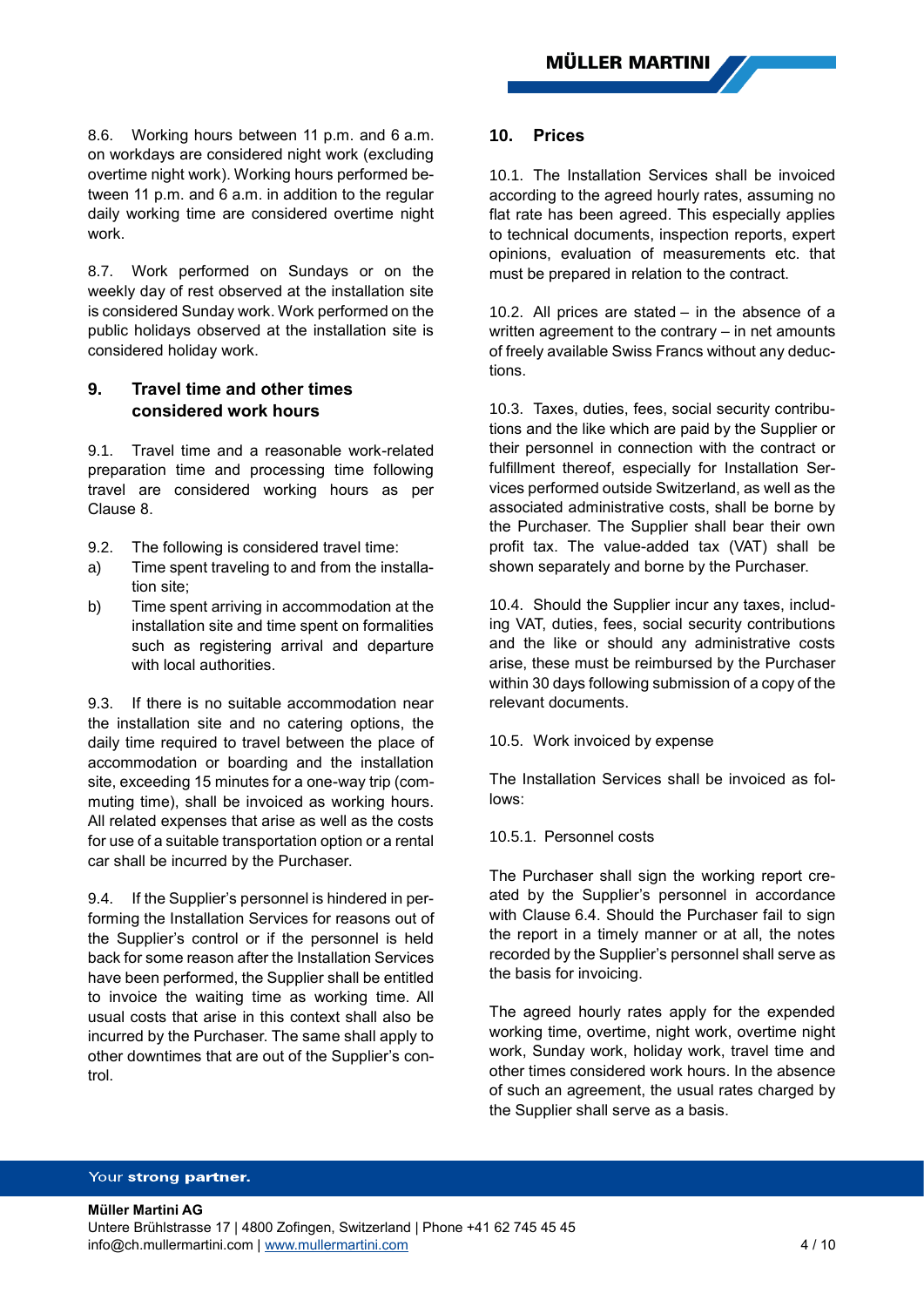For work to be performed under difficult conditions, e.g. at extreme heights or depths, or if protective suits or respiratory protective devices must be worn, the question of whether an additional charge is levied and in which amount at the applicable rates is to be settled by an agreement between the two contractual parties.

### 10.5.2. Travel expenses

The costs for travel to and from the installation site as well as for trips within the country of operation with a transportation mode to be selected by the Supplier, including the necessary ancillary costs such as for insurance, freight, customs, luggage, passport and visa fees, the issuing of entry permits, residence permits, work permits, and all other permits for the Supplier's personnel, medical examinations upon departure and return as well as for vaccinations required by the Supplier's personnel shall be invoiced to the Purchaser at cost.

The choice of comfort class for the transportation mode shall be agreed separately. In the absence of such an agreement, the Supplier's usual policy for their own employees shall apply.

### 10.5.3. Accommodation expenses (déplacement)

The Purchaser shall ensure access to sufficient catering for the Supplier's personnel as well as proper, lockable individual accommodation with heating or air conditioning at the installation site or in the close vicinity thereof. The room and board must correspond to at least the European midrange standard.

The parties shall negotiate an agreement on who will cover the room and board costs as well as ancillary costs such as for drinks and laundry. Should the Purchaser cover these costs, they will be invoiced at the agreed accommodation rates.

The parties shall agree on a maximum increase of the accommodation rates for the event of the living expense in particular rising before or during performance of the Installation Services or for the accommodation rates being insufficient for some other reason.

With the prior written agreement of the Supplier, the Purchaser may pay the accommodation costs directly to the Supplier's personnel.

### 10.5.4. Visit trips

The right to visit trips is subject to the valid regulations at the Supplier's registered location. In the absence of such regulations, the parties shall agree on when a right to visit trips is constituted (starting at what duration of absence) and how the expenses, especially travel costs and time for the outward and return journey, are to be divided between the parties.

### 10.5.5. Costs for tools and equipment

The Supplier shall provide their personnel with the usual hand tools required to perform the Installation Services, the use of which is contained in the personnel costs in accordance with Clause 10.6.1. The use of additional tools, equipment, measuring and inspection devices and other materials shall be billed according to the rates agreed for this.

The Purchaser has no right to withhold tools, equipment, measuring and inspection devices and other materials.

The parties shall agree who pays for transport and insurance costs as well as all expenses, duties, and fees, especially relating to the import and export of tools, equipment, measuring and inspection devices, and materials.

10.5.6. Costs for consumables and installation materials

Unless agreed otherwise, consumables and installation materials supplied by the Supplier will be invoiced at cost.

10.5.7. Costs resulting from accidents or illness

Should the Supplier's personnel suffer any accident or illness, the Purchaser shall ensure access to the proper required medical treatment and care, which shall not affect the Supplier's right to order the withdrawal of their personnel at any time. The Supplier shall bear all medical expenses.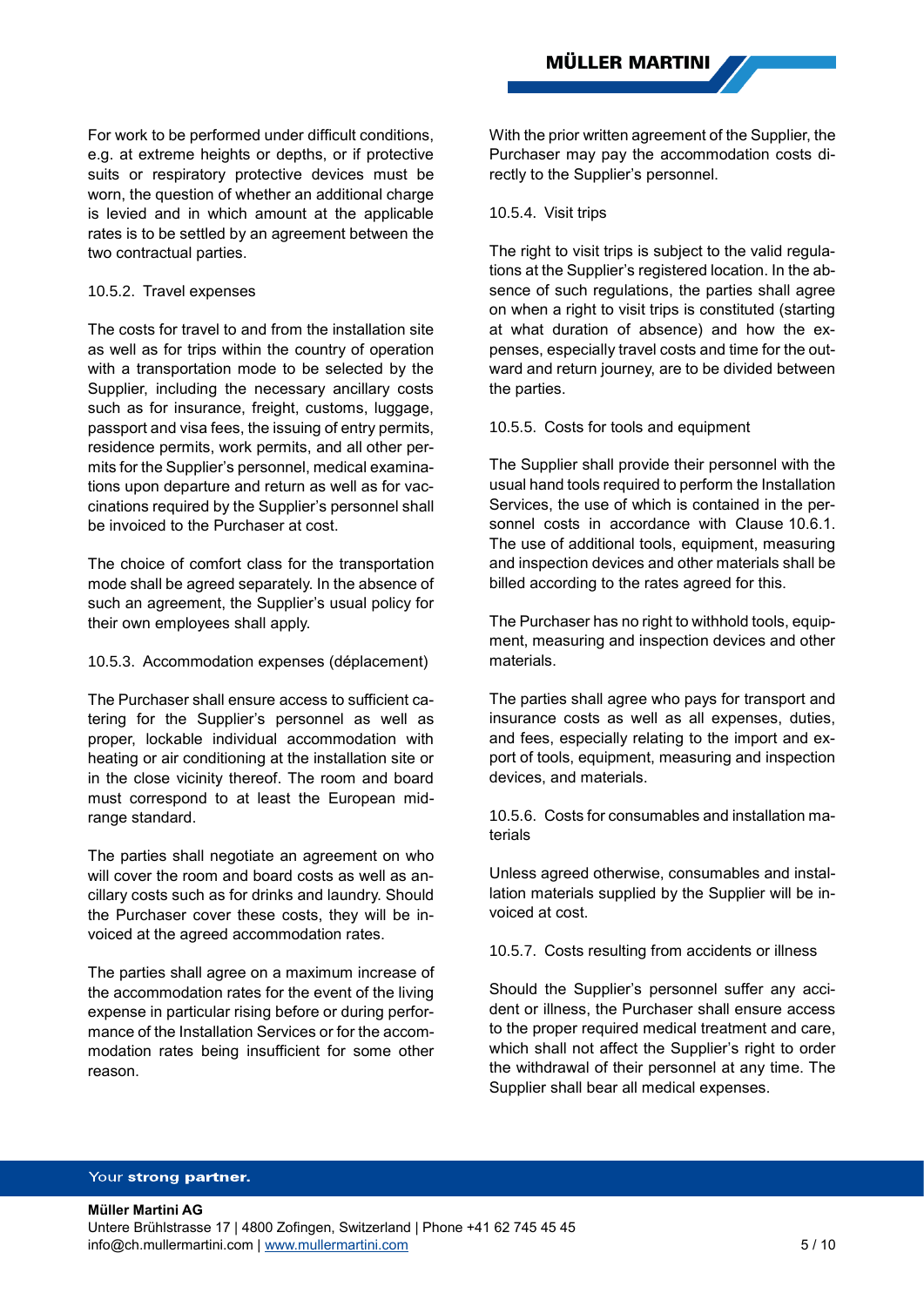In the event of the Supplier's personnel suffering any accident or illness, the accommodation costs are to be paid as long as the personnel is present by the respective party who is obligated as per Clause 10.3.3.. If the ill or injured employee's recovery is expected to take longer than ten (10) days, the Supplier shall organize and bear the cost of an equivalent replacement for the affected employee.

10.6. Work performed at package price

The package price covers the Installation Services to be performed by the Supplier as agreed in writing.

Should the Purchaser fail to properly perform the preparatory work or services or not do so in a timely manner, the Supplier shall be entitled to compensation for the additional costs. The Supplier shall also be entitled to compensation if the Supplier's personnel is hindered in performing the Installation Services or held back for some reason after the Installation Services have been performed.

All other costs incurred by the Supplier due to circumstances out of their control such as a subsequent change to the agreed Installation Services, waiting times, downtimes, reworking or travel shall also be borne by the Purchaser and invoiced at cost.

### **11. Payment Terms**

11.1. All payments shall be made by the Purchaser at the Supplier's domicile as net amounts without any deductions for discounts, expenses, taxes, duties, fees, customs and the like.

11.2. Installation Services with a longer duration shall be invoiced on a monthly basis. If separately agreed, the Supplier shall be entitled to demand a down payment or other security (e.g. bank guarantee) in the agreed amount.

11.3. The payment obligation is fulfilled once the Swiss Francs or agreed foreign currency have been made freely available to the Supplier at their domicile.

11.4. The Purchaser may not withhold, reduce, or clear any payments due to objections, claims, or counterclaims not recognized in writing by the Supplier. The payments are also to be made on schedule even if the performance of Installation Services is delayed or made impossible for reasons out of the Supplier's control.

11.5. If the down payment or the agreed securities are not provided as contractually agreed, the Supplier is entitled to adhere to the contract or to withdraw from the contract and, in either case, to demand compensation for damages including lost profits.

11.6. If the Purchaser is in arrears with a payment for any reason or if the Supplier must seriously fear not receiving payments from the Purchaser in full or not in a timely manner due to circumstances arising after the contract conclusion, the Supplier shall be entitled, without prejudice to their other claims, to halt further fulfillment of the contract until new payment and service conditions are agreed and the Supplier has received sufficient securities. If such an agreement cannot be met within a reasonable period or if the Supplier does not receive sufficient securities, the Supplier is entitled to withdraw from the contract and to demand compensation for damages including lost profits.

11.7. Should the agreed payment periods not be met, default interest shall be due without a separate warning and with a reservation of the right to assert further claims. The interest rate is based on the usual interest used at the domicile of the Supplier, but at least 5% annually. The payment obligation as agreed in the contract shall remain unaffected.

### **12. Execution period**

12.1. The obligation of an execution period shall require a corresponding written agreement, particularly regarding the scope of performance. The execution period begins as soon as the Supplier considers the preconditions for performance of the Installation Services to have been fulfilled.

12.2. The execution period is considered to have been kept if the Systems are ready for regular operation when the period ends. This also applies if individual parts of the Systems or documentation are missing or if individual subsequent work tasks must still be performed on the Systems.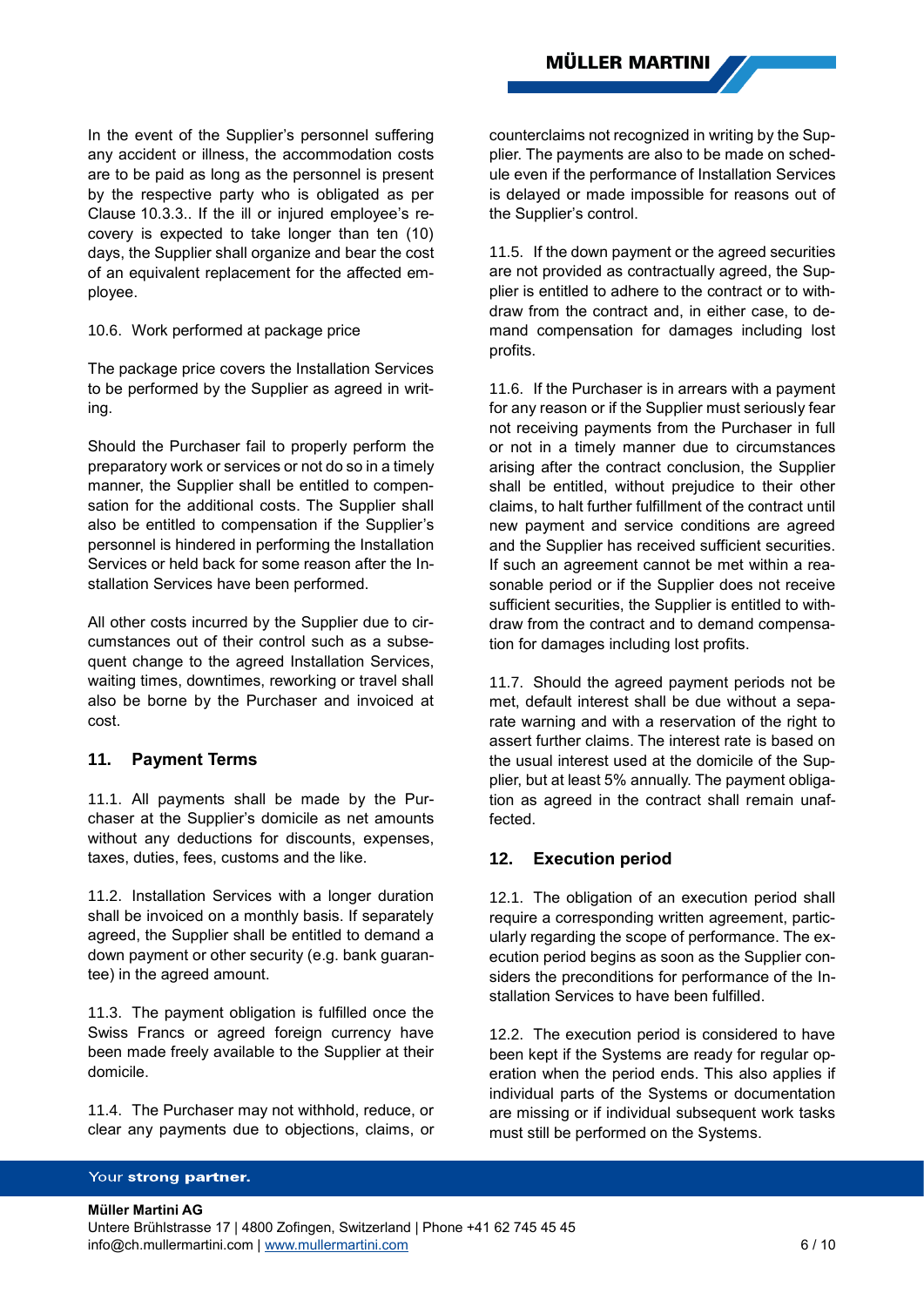12.3. Adherence to the execution period presupposes the Purchaser's fulfillment of all contractual and non-contractual obligations to the Supplier.

12.4. The parties shall agree on an appropriate extension of the execution period taking account of the circumstances:

- a) if the Supplier is not provided with the information required to perform the Installation Services in a timely manner or if the Purchaser makes subsequent changes thereto; or
- b) if the Purchaser does not fulfill their contractual obligations or fails to do so in a timely manner, especially the obligations pursuant to Clause 5. or the payment obligations pursuant to Clause 11.; or
- c) should obstacles arise which the Supplier cannot avert despite exercising due caution (force majeure), regardless of whether they arise based on the actions of the Supplier, of the Purchaser, or of a third party. Such obstacles include, for example, epidemics, pandemics, mobilization, wars, civil war, acts of terrorism, unrest, political upheavals, revolutions, sabotage, significant breakdowns, accidents, work conflicts, delayed or incorrect deliveries of required materials, measures or cease and desist orders from public authorities, national or supranational authorities, travel advice from public authorities, embargoes, unforeseeable transportation obstacles, fire, explosion, natural phenomena; or
- d) if other circumstances arise that are out of the Supplier's control.

12.5. If the agreed execution period is not adhered to, the Purchaser may claim compensation for delay insofar as the delay is the verifiable fault of the Supplier. For every full week of delay, the delay compensation shall be at most ½%, but in total not more than 5%, charged on the contractual price for the Installation Services for the portion of the System that cannot go into operation on time due to the delay.

12.6. Once the maximum compensation for delay has been reached, the Purchaser shall issue the Supplier a reasonable extension in writing. If the Supplier fails to comply with this extension period for reasons that are their own fault, the Purchaser

may refuse to accept the delayed portion of the service, withdraw from the contract to this extent, and demand reimbursement for previous payments made to the Supplier for the Installation Services affected by the withdrawal.

12.7. If a specific date is agreed rather than an execution period, this date is equivalent to the last day of an execution period. The Clauses 12.1. to 12.6. shall apply accordingly.

12.8. The delay of Installation Services does not result in the Purchaser having any additional claims and rights other than those expressly stated in Clause 12. This restriction does not apply in the case of unlawful intent or gross negligence on the part of the Supplier.

### **13. Bearing of risk**

13.1. The Purchaser shall bear the risk of accidental damage to or accidental loss of the Systems as well as the materials, spare parts, tools, equipment, and all other resources provided by the Purchaser. The Supplier may demand payment of the agreed prices even if the Installation Services cannot be or can only partially be performed as a result of damage to or loss of the Systems.

### **14. Acceptance of Installation Services**

14.1. The Installation Services are ready for acceptance once the Systems are ready for regular operation. The Installation Services are also considered ready for acceptance even if individual parts of the Systems or documentation are missing or if subsequent work on the same is still required, or if the Systems cannot be put into operation for reasons beyond the Supplier's control.

14.2. As soon as the Supplier notifies the Purchaser that the Installation Services are ready for acceptance, the Purchaser shall verify this in the presence of a representative of the Supplier. A written acceptance report shall be produced which must be signed by both parties. Any faults are to be recorded in the report by the Purchaser. If the Purchaser refrains from doing so, the acceptance and approval of Installation Services is considered to have occurred. Insignificant faults do not entitle the Purchaser to refuse acceptance of the Installation **Services** 

#### Your strong partner.

**Müller Martini AG** Untere Brühlstrasse 17 | 4800 Zofingen, Switzerland | Phone +41 62 745 45 45 info@ch.mullermartini.com [| www.mullermartini.com](http://www.mullermartini.com/) 7 / 10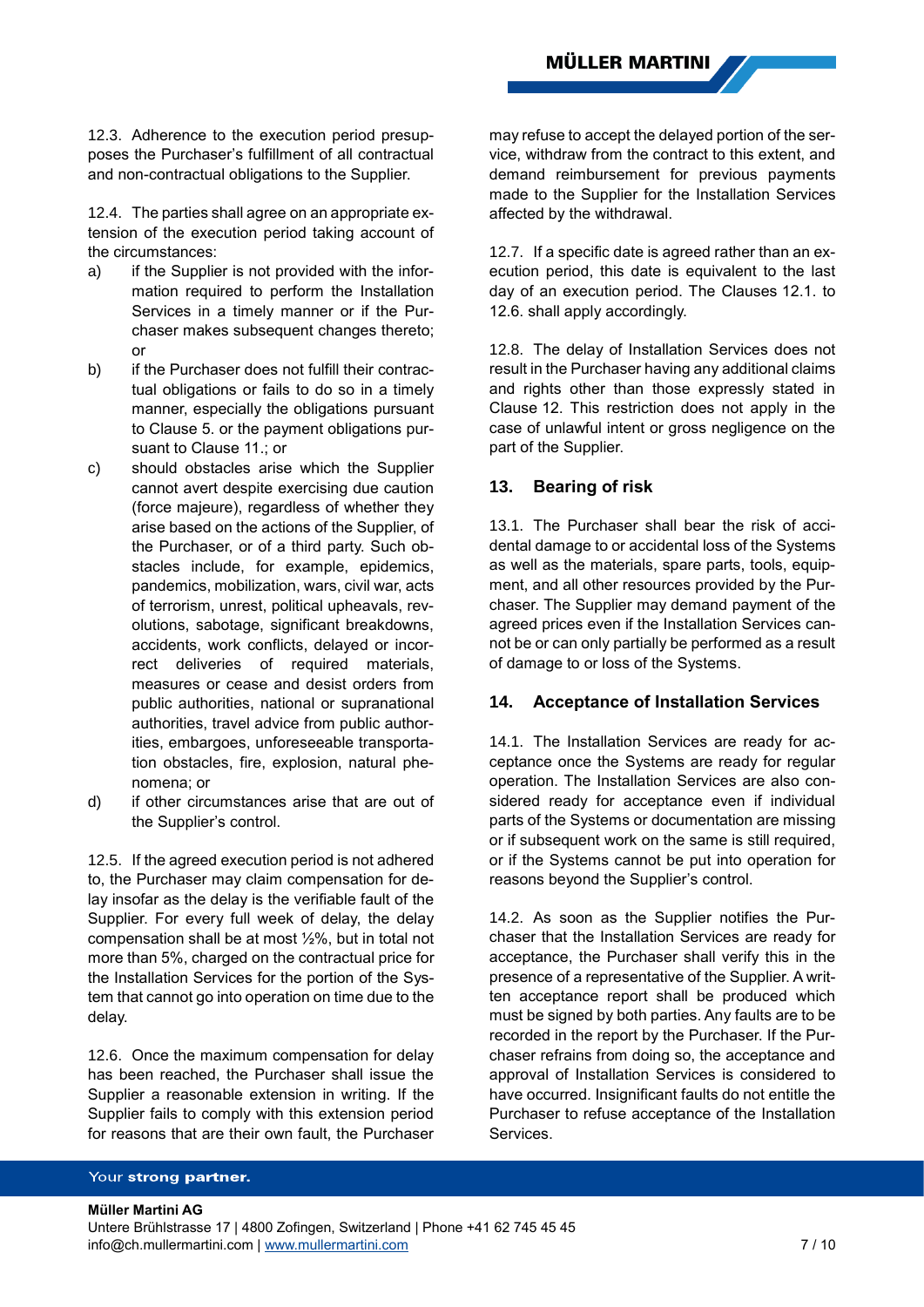- 14.3. Acceptance is considered to have occurred,
- a) if the acceptance cannot take place on the agreed date for reasons beyond the Supplier's control; or
- b) if the Purchaser refuses to sign a commissioning report; or
- c) as soon as the Purchaser starts up the Systems; or
- d) if the Purchaser refuses the acceptance without being entitled to do so.

14.4. If the Supplier is responsible for faults discovered during acceptance, they shall rectify the faults as quickly as possible. The Purchaser must give the Supplier sufficient opportunity to do so. The acceptance of subsequent repair work shall be subject to Clause 14.2. accordingly.

14.5. The claims of the Purchaser resulting from or in relation to faults in the Installation Services are expressly and conclusively regulated in this Clause 14. Any additional claims shall be excluded. This limitation of liability does not apply in the event of gross negligence or unlawful intent on the part of the Supplier.

### **15. Warranty**

15.1. The Supplier provides a warranty for the proper and careful performance of the Installation Services for a period of twelve (12) months after acceptance of the Installation Services. This warranty is conclusive.

15.2. If the acceptance of Installation Services is delayed for reasons for which the supplier is not responsible, the warranty period shall end no later than 18 months after the Installation Services are concluded.

15.3. Should the Installation Services prove to verifiably have been performed in an improper or not careful manner before expiration of the warranty period, the Supplier shall perform subsequent improvements for the affected Installation Services within a reasonable period after receiving written notice from the Purchaser, as long as the Purchaser has immediately reported the faults to the Supplier in writing after their discovery during the warranty period and the faults were not apparent during the acceptance. The Supplier shall bear the costs they incur for subsequent improvements.

15.4. A corresponding warranty for Installation Services performed by the Purchaser's personnel is only granted by the Supplier if the faults verifiably resulted from gross negligence in the issuing of instructions or supervision by the Supplier's personnel.

15.5. For Installation Services by subcontractors prescribed by the Purchaser, the Supplier provides a warranty exclusively within the context of the affected subcontractor's warranty obligations.

15.6. The warranty claims of the Purchaser are expressly and conclusively regulated in this Clause 15. Any additional claims shall be excluded. This limitation of liability does not apply in the event of gross negligence or unlawful intent on the part of the Supplier.

15.7. In the case of poor advice and the like or the violation of any secondary obligations, the Supplier shall only be liable for claims by the Purchaser in the event of gross negligence or unlawful intent.

### **16. Improper contract performance**

16.1. In all cases of improper contract performance not expressly regulated in these GTI, the Purchaser must grant the Supplier a reasonable extension period.

16.2. If the extension period is not used and the Supplier is responsible for this, the Purchaser shall be entitled to withdraw from the contract in respect of the Installation Services performed contrary to contract or the performance of which can be foreseen to violate the contract with certainty. In the event of this, the Supplier is only obligated to repay the amount paid to them for the portion of Installation Services affected by the withdrawal.

16.3. In the event of a withdrawal by the Purchaser in accordance with Clause 16.2., Clause 20. shall apply accordingly to the liability of the Supplier.

# **17. Contract adjustment and contract termination**

17.1. If unforeseen circumstances arise that significantly change the economic importance or the content of the Installation Services or that signifi-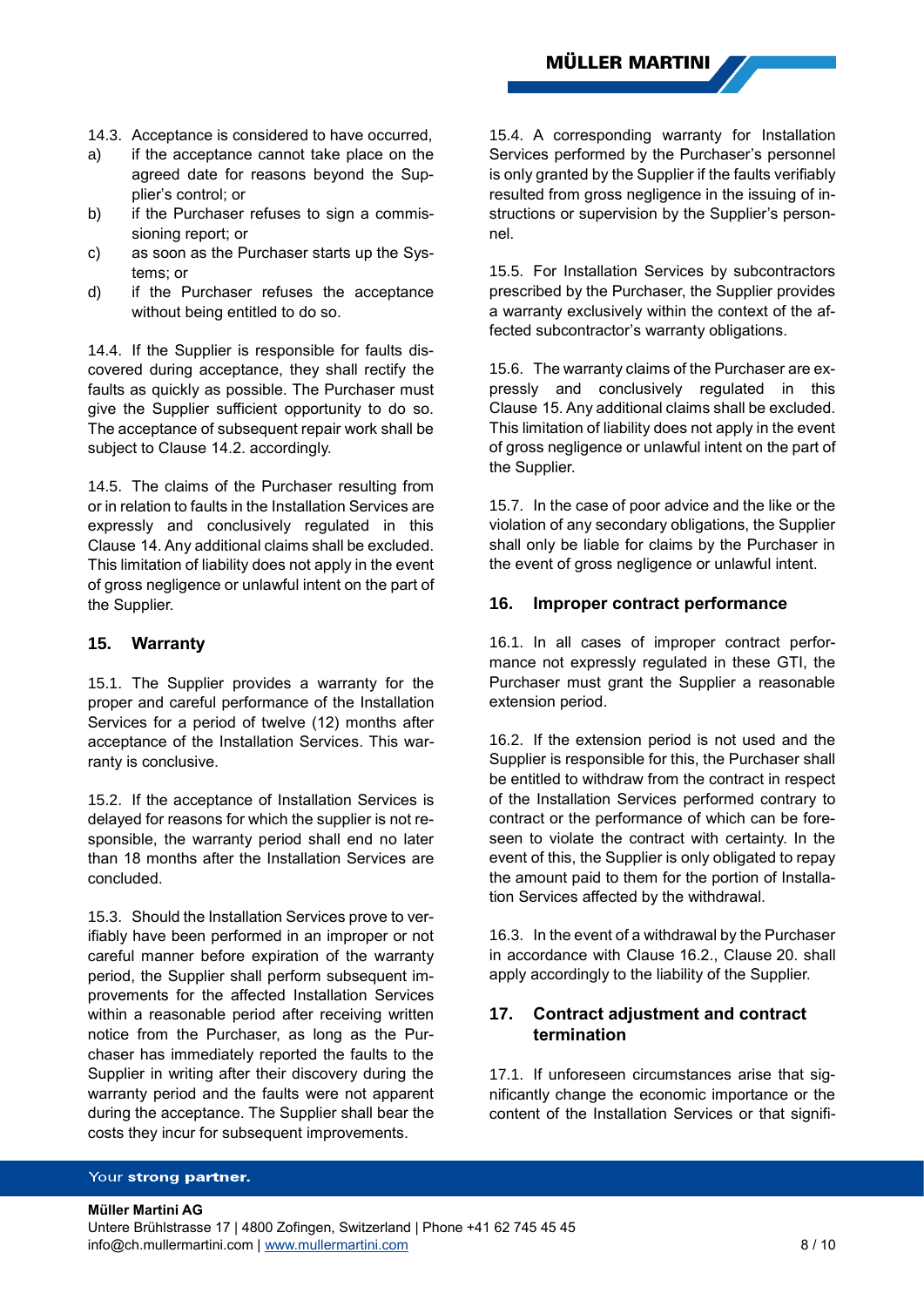cantly impact fulfillment of the contract by the Supplier, or should the performance of Installation Services subsequently prove to be partially or entirely impossible, the contract shall be appropriately adjusted by the parties.

17.2. If the performance of Installation Services has become economically untenable for the Supplier for unforeseeable reasons, they have the right to terminate the contract or the affected portions of the contract if they inform the Purchaser of this immediately after becoming aware of the implications of the events. This shall also apply if an extension of the execution period has first been agreed.

17.3. In the event of contract termination, the Supplier shall be entitled to compensation for the Installation Services already performed. Damage claims by the Purchaser shall be excluded.

# **18. Export control**

18.1. The Purchaser recognizes that the Installation Services are subject to Swiss and/or foreign statutory provisions and rules regarding export controls, that there may be government authorization requirements, and that an end-use declaration may be required. This can mean that some goods, software, technologies (technical data) etc. may not be exported without an export or re-export permit from the responsible public authority, nor may they be used for a purpose other than the agreed purpose. The Purchaser undertakes to comply with such provisions and rules. They acknowledge that such regulations can change and apply to the contract in their respectively valid versions.

18.2. The Installation Services may not be used, neither directly nor indirectly, in any kind of connection with the construction, production, use, or storage of chemical, biological, or nuclear weapons or carrier systems.

### **19. Data protection**

19.1. The parties agree that the Purchaser is the responsible party for data processing who ensures compliance with the applicable privacy laws, particularly pertaining to legally compliant processing of personal data. The Supplier processes personal data on behalf of the Purchaser and only undertakes to fulfill those obligations resulting from the applicable privacy laws that are expressly directed at processing parties. The Supplier acts according to instructions from the Purchaser.

19.2. The employees of the parties who are involved in the processing of personal data shall be informed of the sensitive nature of personal data, have received appropriate instructions regarding their obligations, and have signed written confidentiality agreements.

19.3. The Purchaser agrees they may not refuse or delay their consent to changes to this privacy clause and/or to additional data processing or data protection agreements and their application to the Installation Services performed by the Supplier from time to time. This particularly applies to changes that the Supplier reasonably deems to be necessary in order to comply with the applicable privacy laws and regulations and/or the directives of a responsible supervisory authority.

# **20. Limitation of liability**

20.1. All claims by the Purchaser to compensation for production downtime, production losses, loss of orders, lost profits, claims by third parties, or to compensation for indirect and subsequent faults, regardless of the legal basis on which such claims are made, shall be excluded. The liability of the Supplier resulting from or in connection with the contract or the improper fulfillment thereof shall be limited in total to the price paid by the Purchaser for the Installation Services performed.

20.2. The claims by the Purchaser resulting from or relating to the contract or the improper fulfillment thereof are regulated expressly and conclusively in these GTI. Any additional claims shall be excluded.

20.3. This exclusion of additional liabilities does not apply to cases of unlawful intent or gross negligence on the part of the Supplier or when otherwise required by binding law.

# **21. Right of recourse of the Supplier**

21.1. If any action or failure to act on the part of the Purchaser or their assisting personnel results in personal injury or damage to the property of third parties, and should this result in claims against the